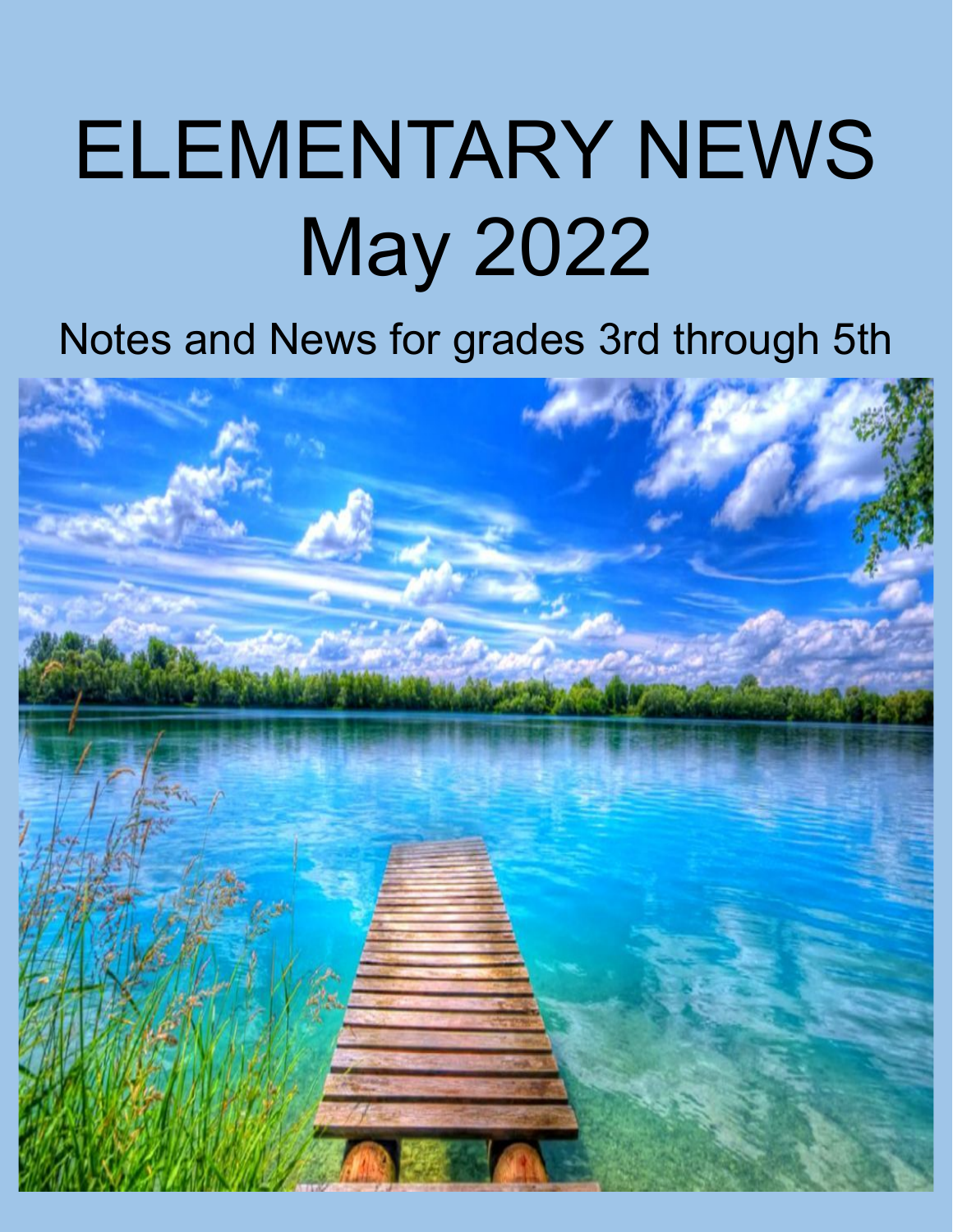

Summer School will begin on Tuesday, May 31st and will end on Friday, June 24th. Enrollment forms are available at any of the school offices.

|                 | School Menu for the week of May 16, 2022 |                                                                                         |                              |
|-----------------|------------------------------------------|-----------------------------------------------------------------------------------------|------------------------------|
| <b>Monday</b>   | <b>Breakfast</b><br>Lunch                | Long john or grab & go breakfast<br><b>FIELD TRIP TO PARK</b>                           | <b>KEEP</b><br>CALM          |
| <b>Tuesday</b>  | <b>Breakfast</b><br>Lunch                | Egg n cheese biscuit or grab & go breakfast<br>Popcorn chicken or beef burrito          | IT'S ALMOST<br><b>SUMMER</b> |
| Wednesday       | <b>Breakfast</b><br>Lunch                | Breakfast pizza or grab & go breakfast<br>Meatloaf or Italian deli sandwich             |                              |
| <b>Thursday</b> | <b>Breakfast</b><br>Lunch                | Blueberry muffin bar or grab & go breakfast<br><b>Spaghetti or PB&amp;J uncrustable</b> |                              |
| <b>Friday</b>   | <b>Breakfast</b><br>Lunch                | French toast stix or grab & go breakfast<br>Sausage pizza or corn dog                   |                              |

## *There will be NO MOBILE MARKET in the month of May.*

## *Reading Counts Book Return Due Date 5/20/22.*

#### *Upcoming Dates to Remember*

*May 23th: Trip to DeSoto Park Grades 3-5 (MAP Reward) May 24th: Kindergarten Graduation May 25th: Field Day May 26th: Last Day - Early Release 12 pm*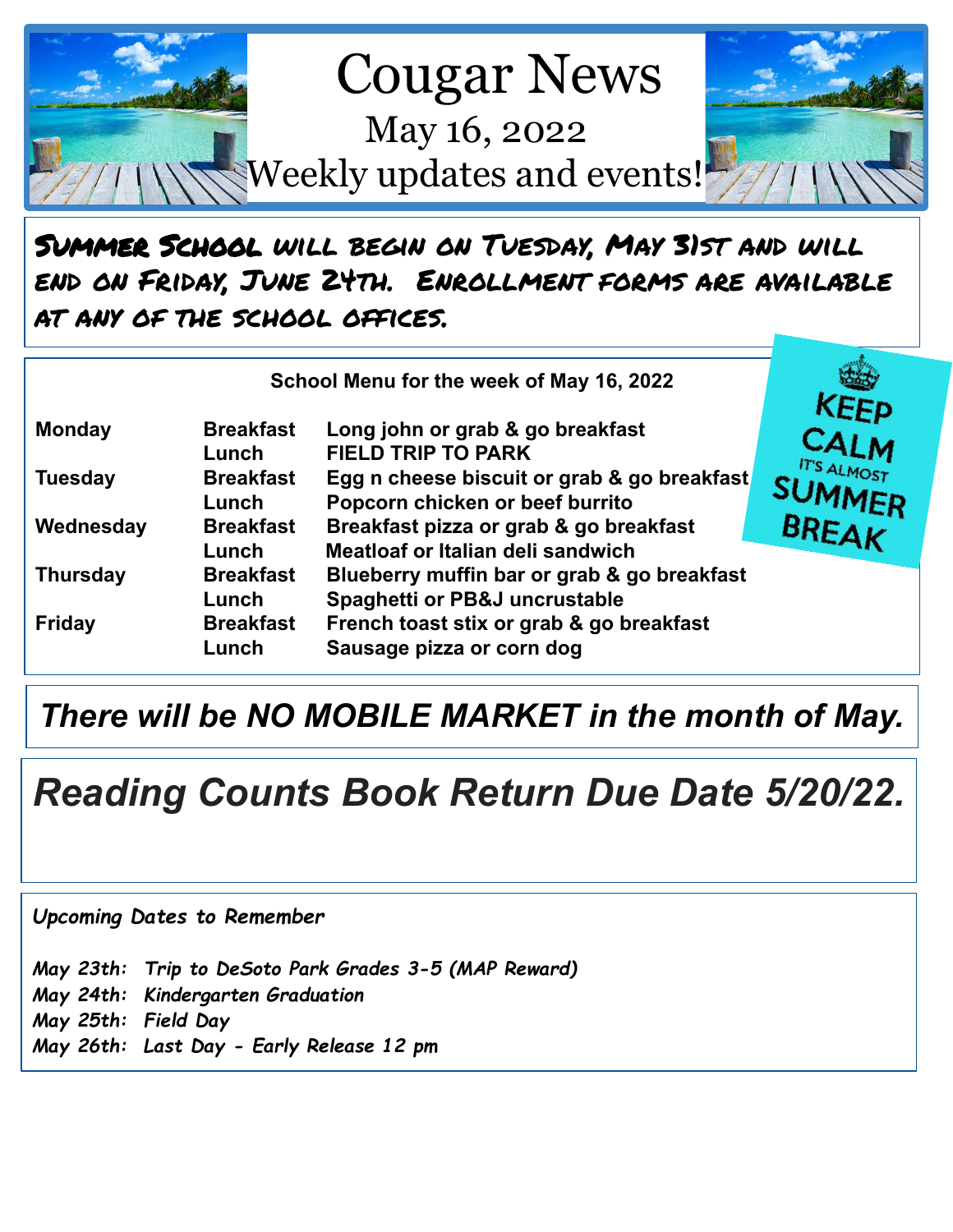#### **Second Grade Objectives**

**Reading:** Students will review and identify the main purpose of a text, including what the author wants to answer, explain, or describe.

**Writing:** Students will continue to use the command of conventions of standard English, including capitalization, punctuation, and spelling in paragraph writing.

**Math:** Students will continue to learn how to tell time to five minutes, before and after the hour. Students will be introduced to flat surfaces, vertices, and edges when dealing with geometric objects. **Spelling:** Students will review and apply decoding skills, such as recognizing word parts (e.g., roots and affixes, inflected endings, etc.) and the ability to decode multisyllable words. **No spelling words for the rest of the year!**

#### **Third Grade Objectives**

**Reading:** Students will be working on reading books for Reading Counts. If students have not met the goal, or beat the goal, this would be a great time to encourage them to have a reading counts book everyday! 36 to meet/60 to beat.

**Math:** Students will review previous topics in Math in preparation for the testing being completed this week. Students will review concepts in the classroom.

#### **Fourth and Fifth Grade Objectives**

Students will spend the week reviewing previously learned material.

#### **Mrs. Dicus' Resource Room**

**4th & 5th Grades:** Students will review previously learned topics. This is the last week students will go to Mrs. Dicus' classroom.

#### **Mrs. Russell's Resource Room 3rd Grade: A Symphony of Whales**

**Reading:** Students will learn about present, past and future tense and generalizing.

**Math:** Students will learn about division and fact families.

**Spelling:** Students will learn about words with suffixes*.*